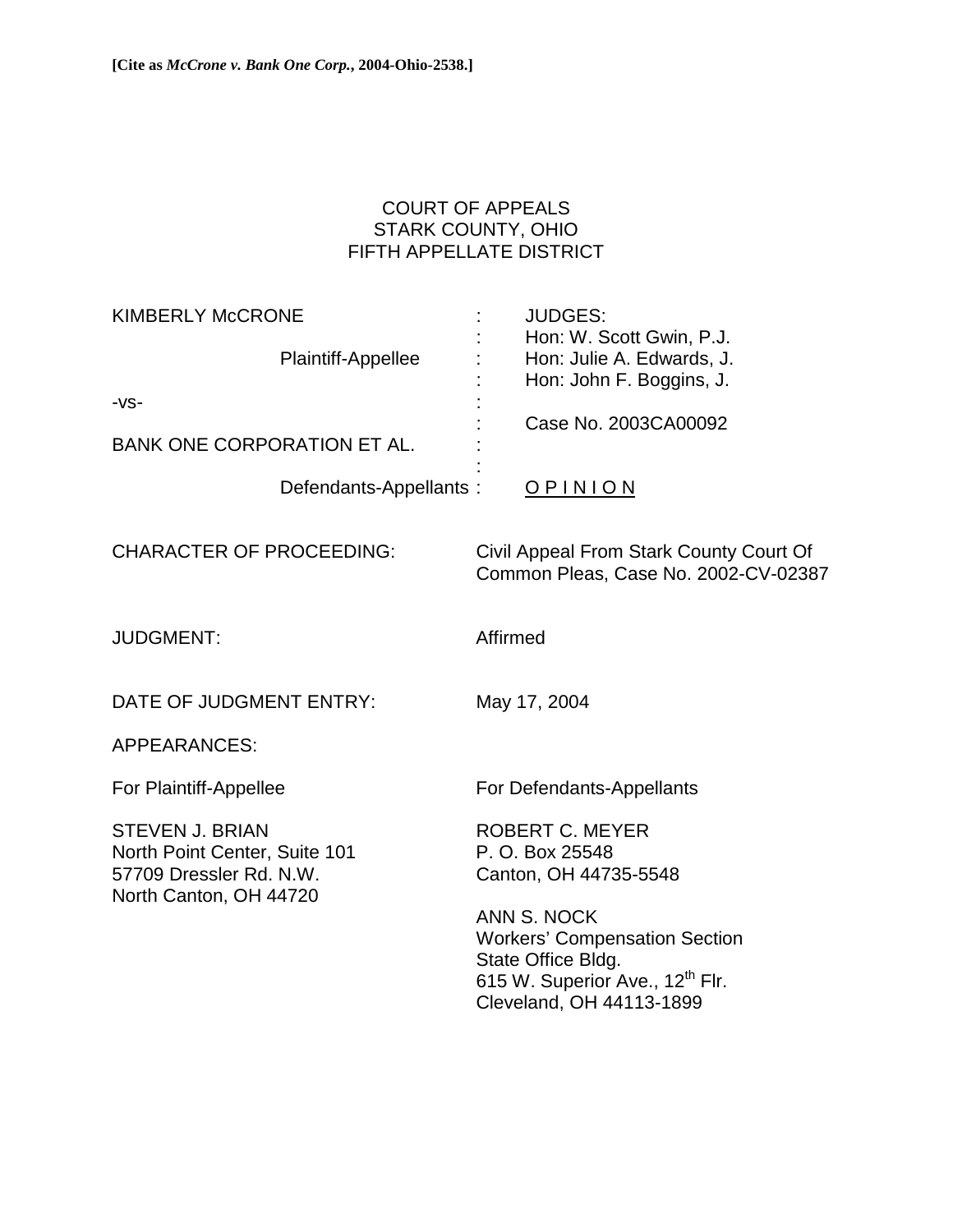*Gwin, P. J.,* 

**{¶1}** Defendant Bank One Corporation [hereinafter appellant] appeals from the summary judgment of the Stark County Court of Common Pleas entered in favor of plaintiff Kimberly McCrone. In denying the appellant's motion for summary judgment, the trial court found R.C. 4123.01 unconstitutional as applied to the facts of the case. Appellant assigns three errors to the trial court:

**{¶2}** "I. UNDER OHIO REVISED CODE [SECTION] 4123.01(C)(1), PURELY PSYCHOLOGICAL INJURIES ARE NOT COMPENSABLE WORKERS' COMPENSATION CLAIMS WHEN THERE IS NO PHYSICAL INJURY.

**{¶3}** "II. R.C. 4123.01(C)(1) DOES NOT VIOLATE PLAINTIFF'S CONSTITUTIONAL RIGHTS TO EQUAL PROTECTION OR DUE PROCESS OF LAW.

**{¶4}** "III. R. C. 4123.01(C)(1) DOES NOT VIOLATE ARTICLE II, SECTION 35 OF THE OHIO CONSTITUTION."

**{¶5}** Appellee was employed by appellant and worked at a branch office. On August 4, 2001, appellee was working as a bank teller at the branch bank when the bank was robbed. The robber approached appellee's window and demanded money.

**{¶6}** This was not appellant's first robbery at the branch. A prior robbery occurred in December, 2000, while appellee was working as a customer service associate. However, appellee suffered no adverse affects or injuries from that robbery. Appellee was not physically injured during this robbery. As a result of the second robbery, appellee sought counseling and was diagnosed with post-traumatic stress disorder.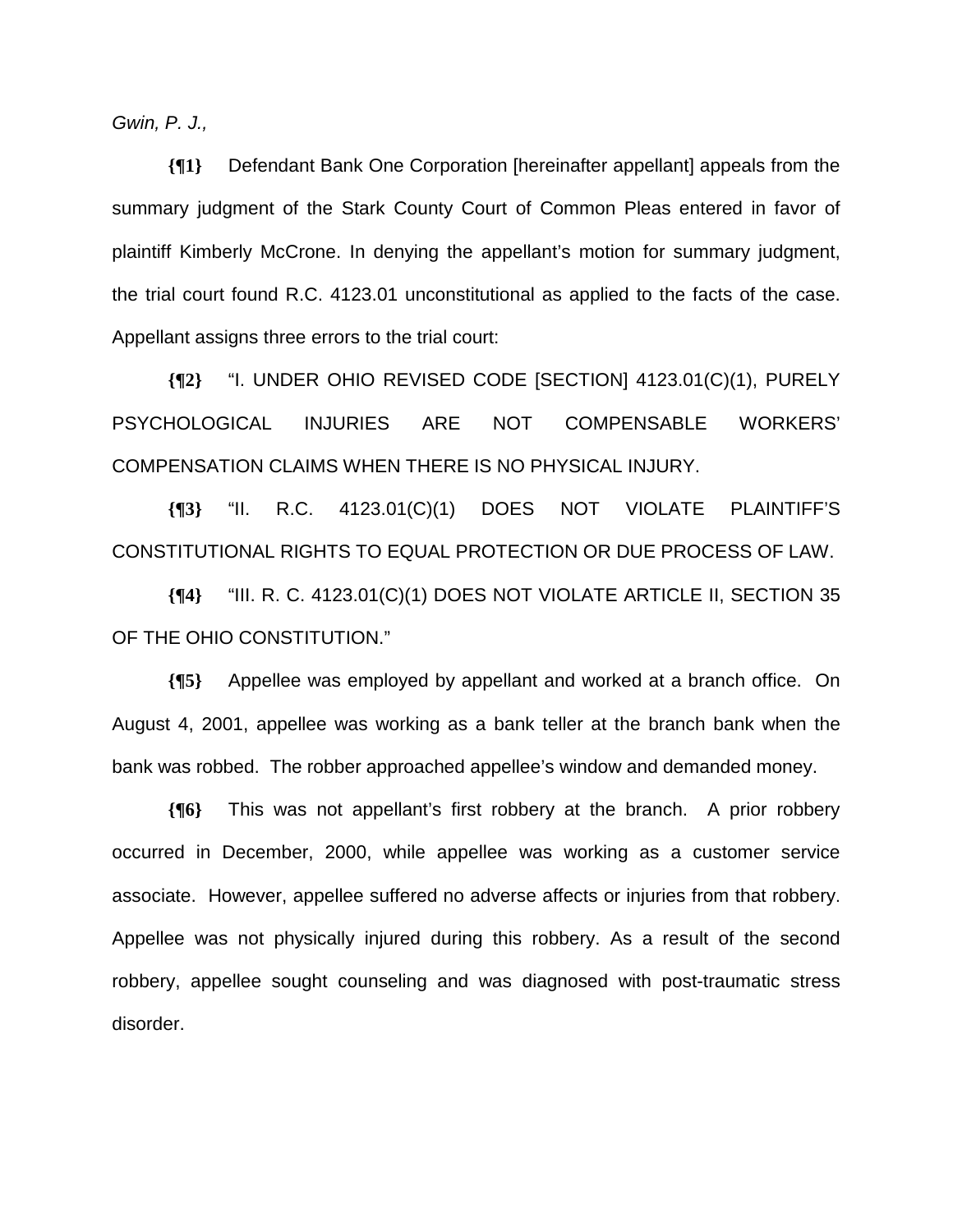**{¶7}** Appellee filed an application for Workers' Compensation for posttraumatic stress disorder. Appellant, a self-insured employer, rejected the claim as noncompensable, relying upon R.C. 4123.01(C). Appellee appealed and her claim was denied at all administrative stages.

**{¶8}** Appellee appealed to the Industrial Commission of Ohio. The Commission refused the appeal without comment. Appellee then filed the action herein, pursuant to R. C. 4123.512, alleging she had a right to participate in the Workers' Compensation Fund and R.C. 4123.01(C)(1) was unconstitutional.

**{¶9}** Appellant moved for summary judgment, arguing appellee was not entitled to participate in the Workers' Compensation Fund, pursuant to R.C. 4123.01(C)(1) and R.C. 4123.01(C)(1) was constitutional. In its Judgment Entry filed February 20, 2003, the trial court declared R.C. 4123.01 was unconstitutional as applied to the facts of the case. Accordingly, the trial court found appellant was not entitled to judgment as a matter of law and denied appellant's motion for summary judgment. The trial court also found no just cause for delay, pursuant to Civ. R. 54(B).

**{¶10}** Civ. R. 56 states:

**{¶11}** (C) Motion and proceedings:

**{¶12}** "The motion shall be served at least fourteen days before the time fixed for hearing. The adverse party, prior to the day of hearing, may serve and file opposing affidavits. Summary judgment shall be rendered forthwith if the pleadings, depositions, answers to interrogatories, written admissions, affidavits, transcripts of evidence, and written stipulations of fact, if any, timely filed in the action, show that there is no genuine issue as to any material fact and that the moving party is entitled to judgment as a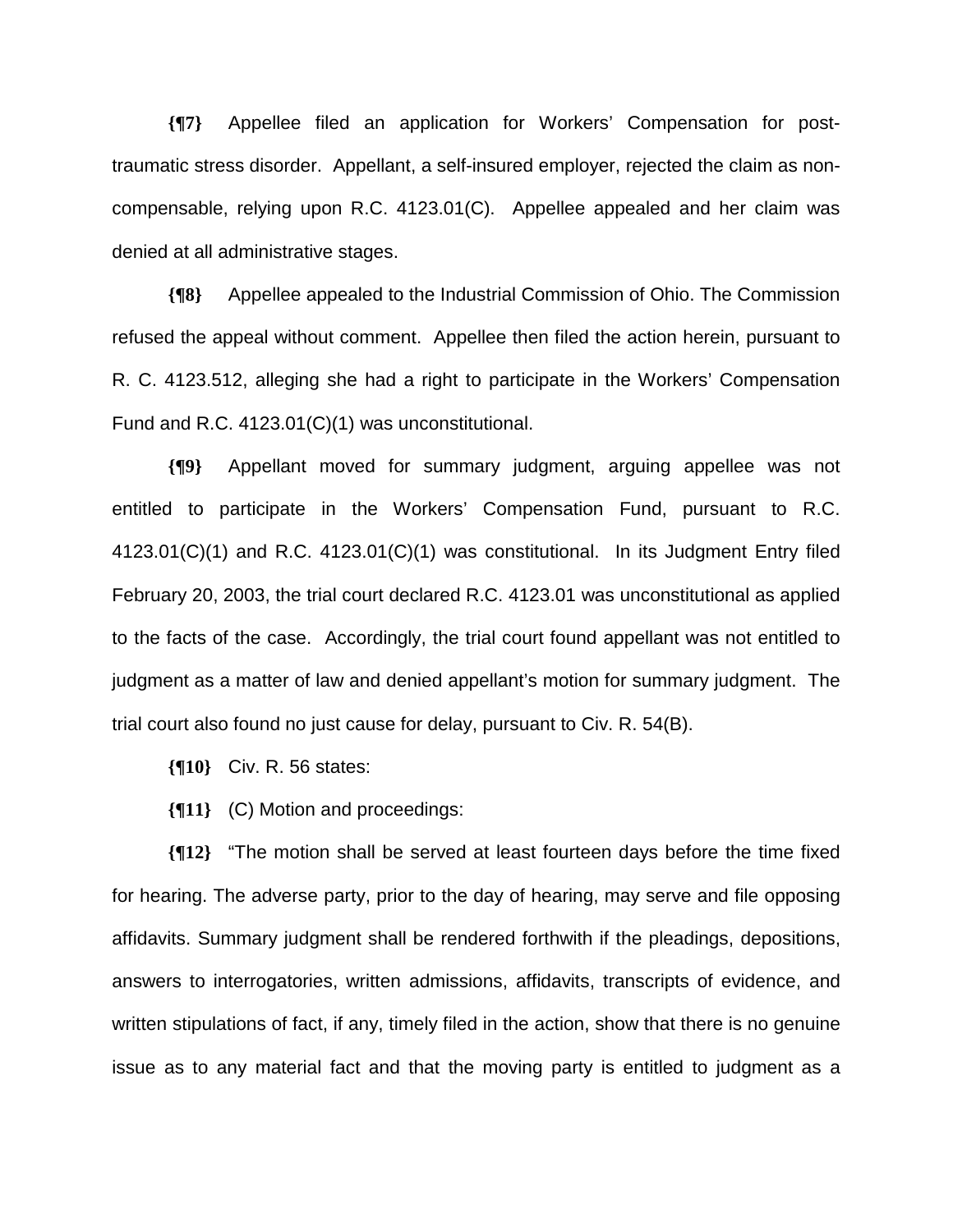matter of law. No evidence or stipulation may be considered except as stated in this rule. A summary judgment shall not be rendered unless it appears from the evidence or stipulation, and only from the evidence or stipulation, that reasonable minds can come to but one conclusion and that conclusion is adverse to the party against whom the motion for summary judgment is made, that party being entitled to have the evidence or stipulation construed most strongly in the party's favor. A summary judgment, interlocutory in character, may be rendered on the issue of liability alone although there is a genuine issue as to the amount of damages. The parties agree the case presents no genuine issue of material fact, and thus the only question for us is how Ohio law applies to this set of circumstances.

## **I, II, III**

**{¶13}** In the first assignment of error, appellant alleges purely psychological injuries are not compensable under the Ohio's Workers' Compensation system if there is no physical injury involved, pursuant to R.C. 4123.01(C)(1). In the second assignment of error, appellant asserts R.C. 4123.01(C)(1), which excludes purely psychological injuries from coverage under the Workers' Compensation System does not violate appellee's constitutional right to equal protection or due process of law. In the third assignment of error, appellant argues R.C. 4123.01(C)(1) does not violate Art. II, Sec. 35 of the Ohio Constitution. We find because they are interrelated, it is best to address all of appellant's assignments of error in one analysis.

**{¶14}** Art. II, Sec. 35 of the Ohio Constitution, which establishes the Ohio Workers' Compensation system, states in pertinent part: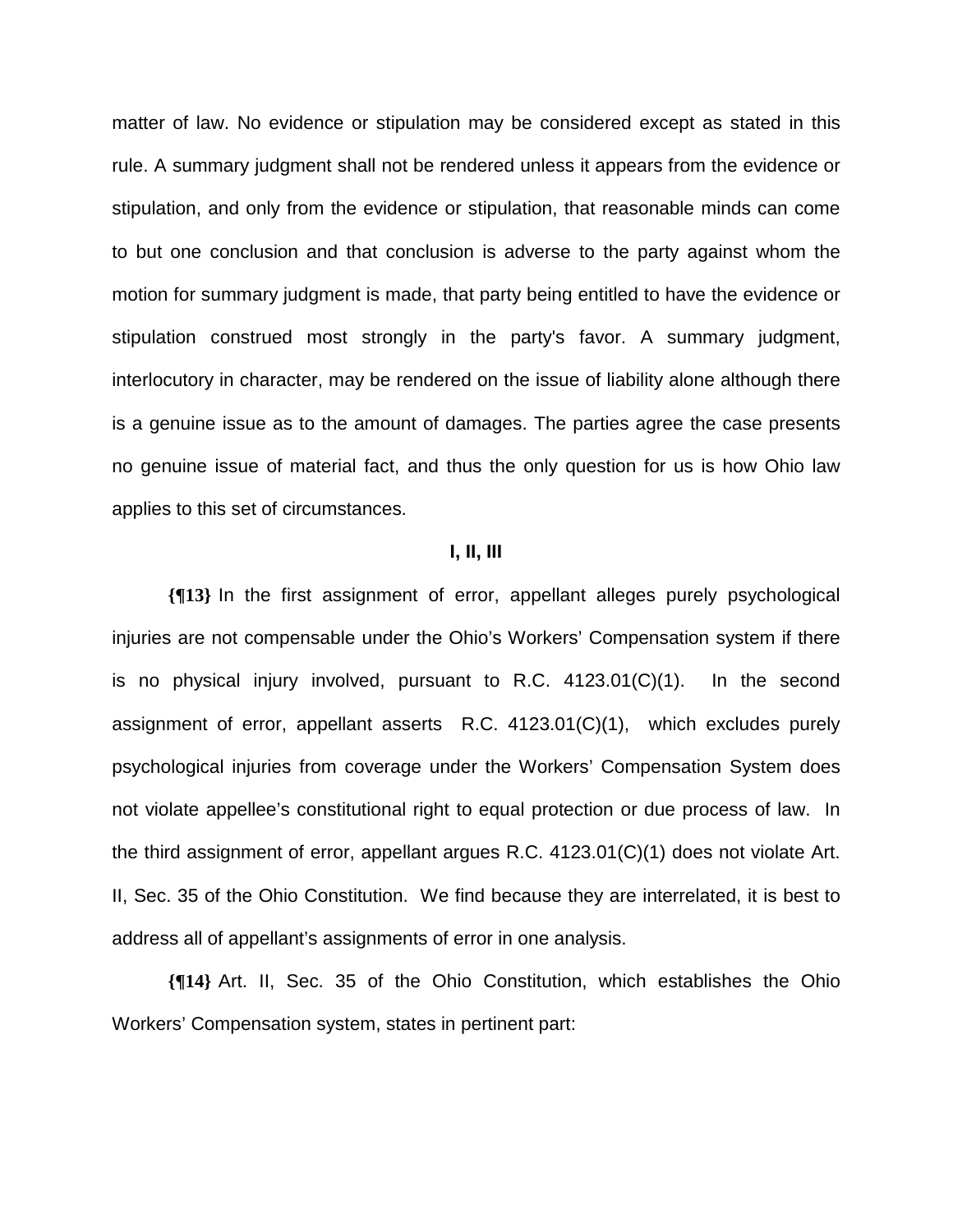**{¶15}** "For the purpose of providing compensation to workmen and their dependents, for death, injuries or occupational disease, occasioned in the course of such workmen's employment, laws may be passed establishing a state fund to be created by compulsory contribution thereto by employers, and administered by the state, determining the terms and conditions upon which payment shall be made therefrom. Such compensation shall be in lieu of all other rights to compensation, or damages, for such death, injuries, or occupational disease, and any employer who pays the premium or compensation provided by law, passed in accordance herewith, shall not be liable to respond in damages at common law or by statute for such death, injuries or occupational disease. Laws may be passed establishing a board which may be empowered to classify all occupations, according to their degree of hazard, to fix rates of contribution to such fund according to such classification, and to collect, administer and distribute such fund, and to determine all rights of claimants thereto. Such board shall set aside as a separate fund such proportion of the contributions paid by employers as in its judgment may be necessary, not to exceed one per centum thereof in any year, and so as to equalize, insofar as possible, the burden thereof, to be expended by such board in such manner as may be provided by law for the investigation and prevention of industrial accidents and diseases. Such board shall have full power and authority to hear and determine whether or not an injury, disease or death resulted because of the failure of the employer to comply with any specific requirement for the protection of the lives, health or safety of employees, enacted by the general assembly or in the form of an order adopted by such board, and its decision shall be final; and for the purpose of such investigations and inquiries it may appoint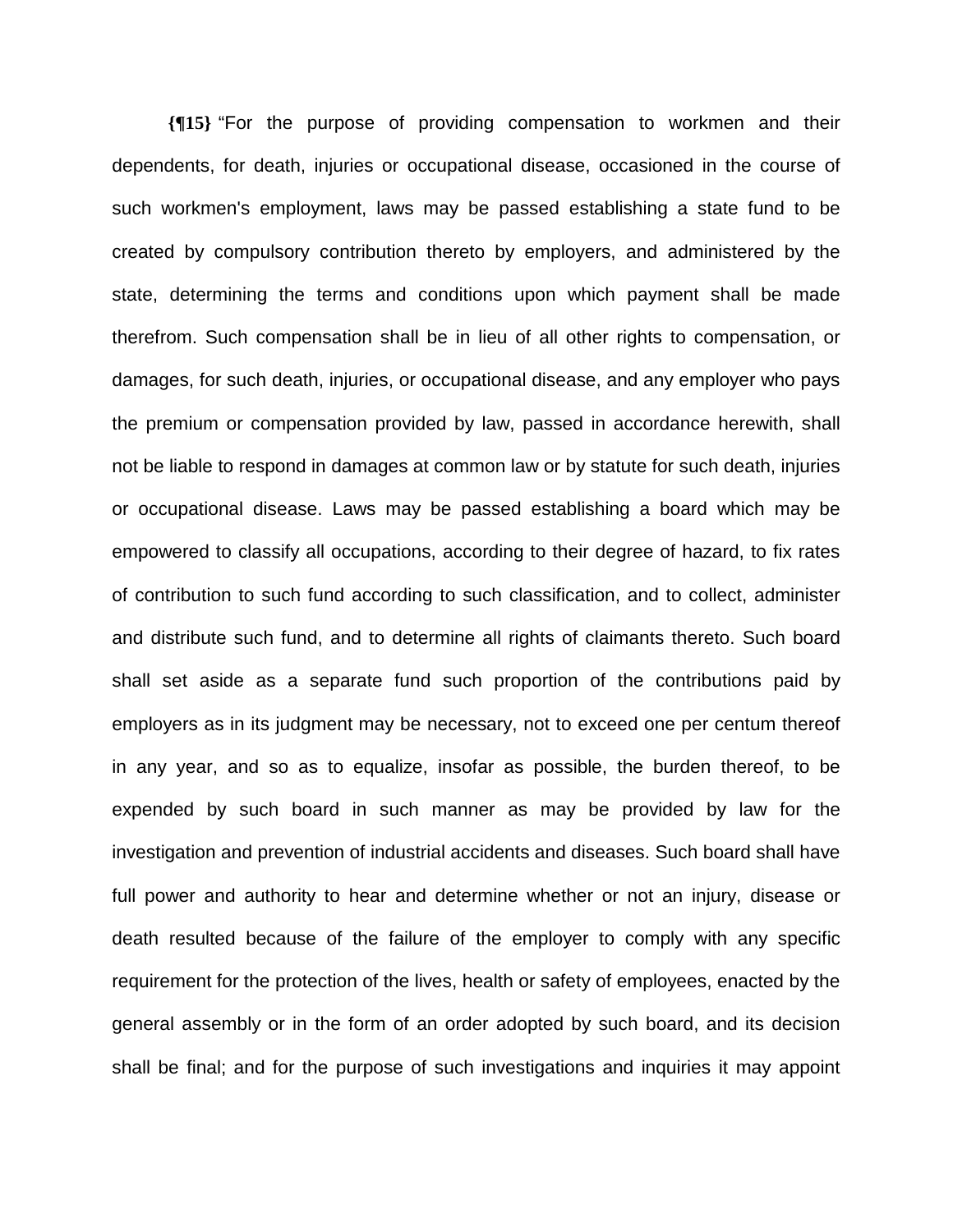referees. When it is found, upon hearing, that an injury, disease or death resulted because of such failure by the employer, such amount as shall be found to be just, not greater than fifty nor less than fifteen per centum of the maximum award established by law, shall be added by the board, to the amount of the compensation that may be awarded on account of such injury, disease, or death, and paid in like manner as other awards; and, if such compensation is paid from the state fund, the premium of such employer shall be increased in such amount, covering such period of time as may be fixed, as will recoup the state fund in the amount of such additional award, notwithstanding any and all other provisions in this constitution."

**{¶16}** Pursuant to Art. II, Section 35, The Ohio Legislature instituted Chapter 4123 of the Ohio Revised Code. R.C. 4123,01(C)(1) defines an injury, for purposes of the Workers' Compensation benefits, as: "… any injury, whether caused by external accidental means or accidental in character and result, received in the course of, and arising out of, the injured employee's employment. "Injury" does not include . . . [p]sychiatric conditions except where the conditions have arisen from an injury or occupational disease. . . ."

**{¶17}** Thus, historically, in order to obtain Workers' Compensation benefits for psychological injuries, the claimant was required to show the psychological injury arose from a physical injury to the claimant. Recently, however, the Ohio Supreme Court interpreted R.C. 1123.01(C)(1) and held a claimant is entitled to Workers' Compensation benefits for psychological injuries when a co-worker suffered a physical injury. *Bailey v. Republic Engineered Steels*, Inc., 91 Ohio St. 3d 38, 41, 2001-Ohio-236, 741 N.E.2d 121.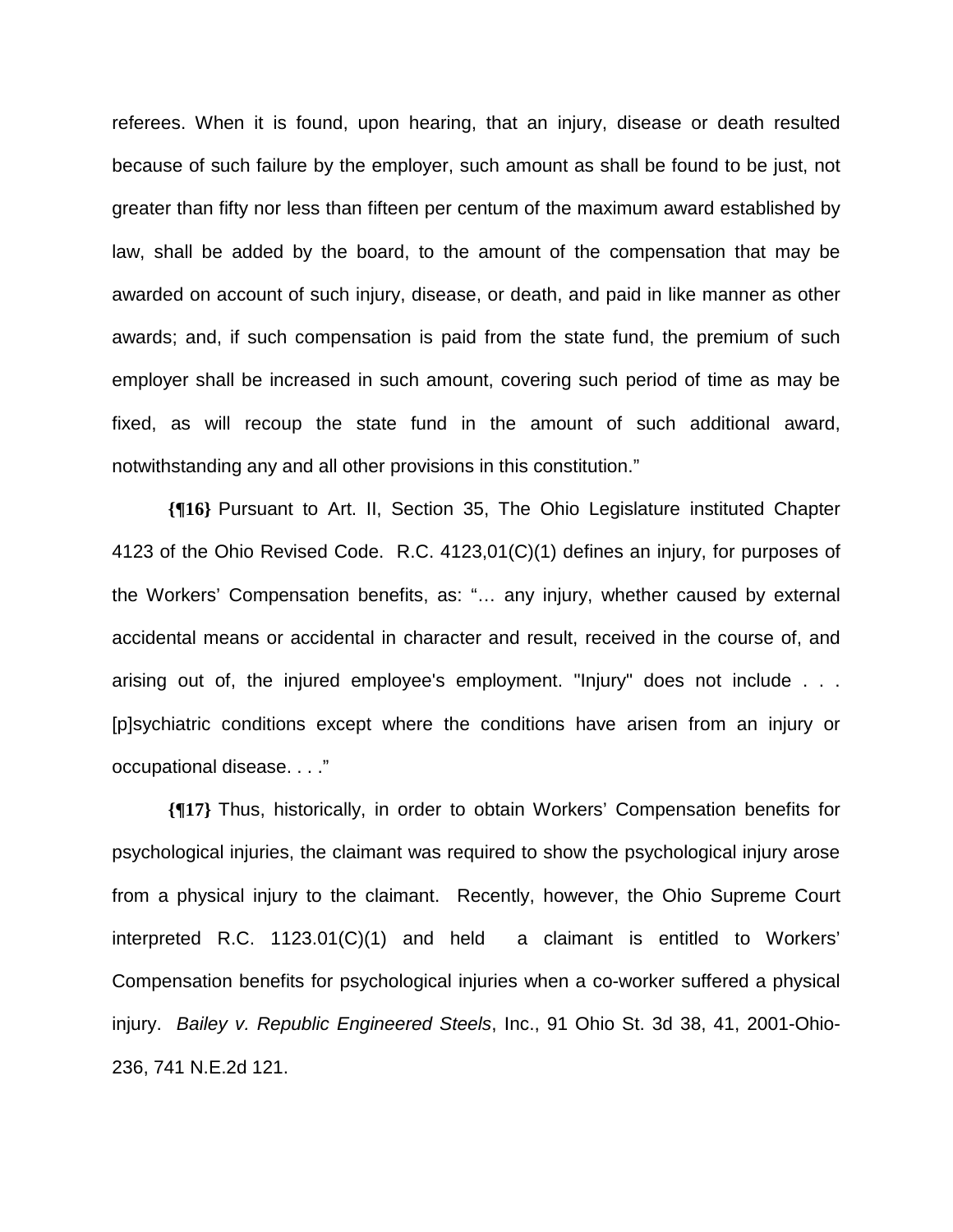**{¶18}** In this case, the parties agree that neither appellee nor a co-worker suffered a physical injury. The trial court found the plain, unambiguous meaning of the statute barred appellee's claim. We agree, and we observe but for the constitutional challenge to the statute, appellant would have prevailed in the trial court.

**{¶19}** We find appellant's first assignment of error is moot, because it does not address any error of the trial court, nor does it address the issue of this case, namely, the constitutionality of the statute as applied to this case.

**{¶20}** Appellant's second assignment of error concerns the constitutionality of R.C. 4123.01 as applied to this case. The trial court found the statute is unconstitutional, relying upon this court's analysis in *Bailey v. Republic Engineered Steels, Inc.,* Stark App. No. 1999CA00084, 1999 WL 1072194, affirmed on other grounds by 91 Ohio St.3d 38, 41, 2001-Ohio-236, 741 N.E.2d 121. In *Bailey*, this court analyzed the constitutionality of R.C. 4123.01 and also analyzed whether R.C. 4123.01 required the claimant suffer the physical injury or whether the claimant could obtain benefits for a psychological injury pursuant to a physical injury to a co-worker. This court concluded R.C. 4123.01(C)(1) was unconstitutional and in order for a claimant to sustain an injury as defined in R.C. 4123.01 there may be an injury to a co-worker, not necessarily a physical injury to the claimant. Upon review, the Ohio Supreme Court agreed the statute merely required there be a physical injury to a co-worker. In so doing, the Supreme Court stated this court had no need to pass on the constitutionality of the statute in order to resolve the matter. Thus, the Supreme Court neither affirmed nor reversed this court's reasoning on the constitutional question posed in Bailey. In *Bailey*, this court stated: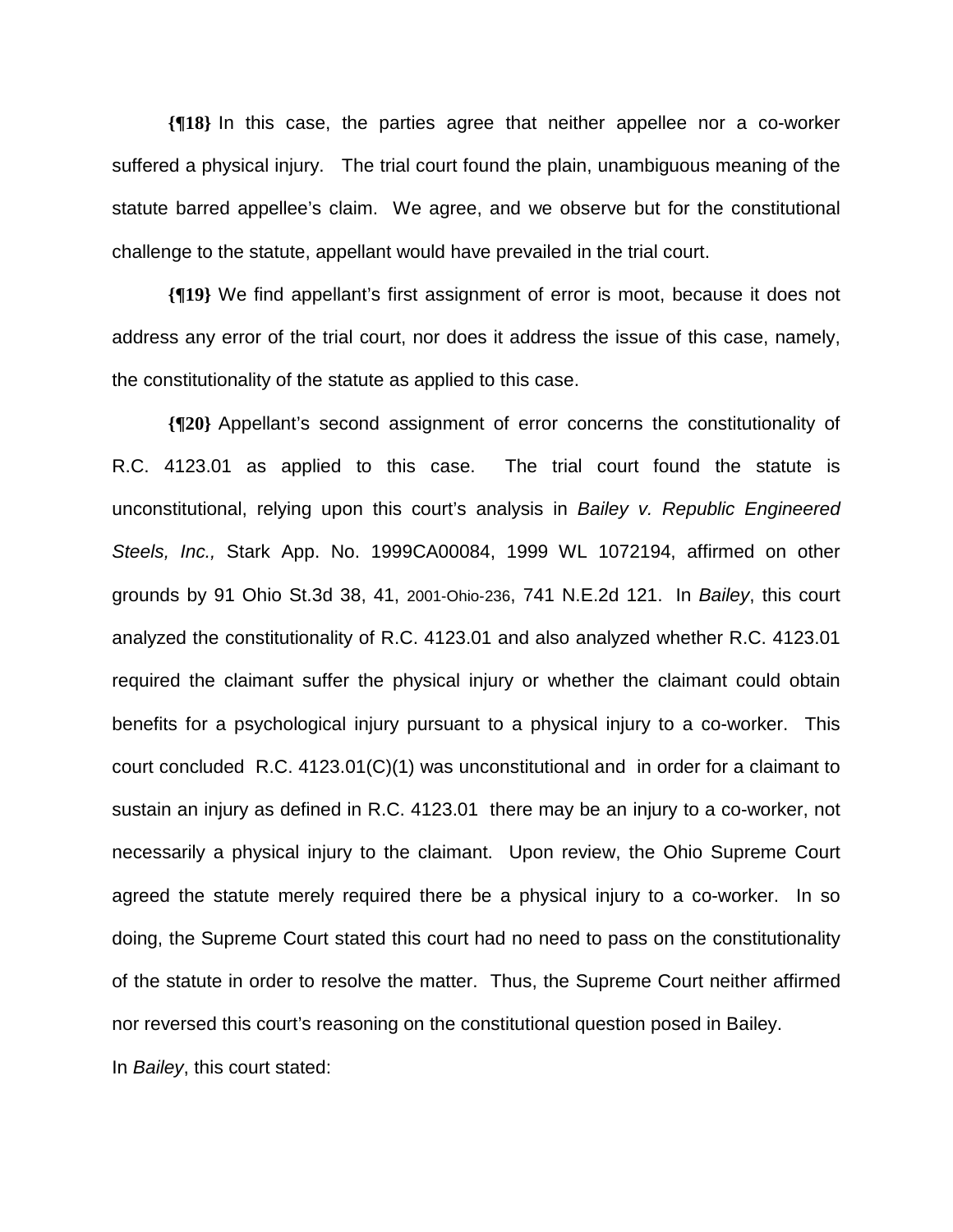**{¶21}** We are mindful of the fundamental principle all legislative enactments are presumed constitutional. *Adamsky v. Buckeye Local Sch. Dist.* (1995), 73 Ohio St.3d 360, 361, 653 N.E.2d 212. We are also aware "discrimination against individuals or groups is sometimes an inevitable result of the operation of a statute." *Roseman v. Firemen & Policemen's Death Benefits Fund* (1993), 66 Ohio St.3d 443, 446, 613 N.E.2d 574. "The mere fact that a statute discriminates does not mean that the statute must be unconstitutional." Id. at 446-447, 613 N.E.2d 574. "However, all laws, including legislation involving Workers' Compensation, are subject to the limitations imposed by the Equal Protection Clauses of the United States and Ohio Constitutions.*" State ex rel. Patterson v. Industrial Comm'n* (1996), 77 Ohio St.3d 201, 204, 672 N.E.2d 1008. (Citation omitted). The guarantees of the Fourteenth Amendment to the United States Constitution and Section 2, Article I of the Ohio Constitution require all similarly situated individuals subject to legislation be treated in a similar manner. *State ex rel. Doersam v. Industrial Comm'n* (1989), 45 Ohio St.3d 115, 119, 543 N.E.2d 1169. (Citation omitted). Equal protection of the laws also requires the existence of reasonable grounds for making a distinction between those within and those outside a designated class. *State v. Buckley* (1968), 16 Ohio St.2d 128, 243 N.E.2d 66, paragraph 3 of syllabus. "The 'reasonableness' of a statutory classification is dependant upon the purpose of the Act." *State ex rel. Nyitray v. Industrial Comm'n* (1983), 2 Ohio St.3d 173, 175, 443 N.E.2d 962.

**{¶22}** In *Nyitray*, supra, the Ohio Supreme Court explained the purpose of the Workers' Compensation Act. The *Nyitray* Court stated, "Ohio's Workers' Compensation System is predicated upon Section 35, Article II of the Ohio Constitution, which states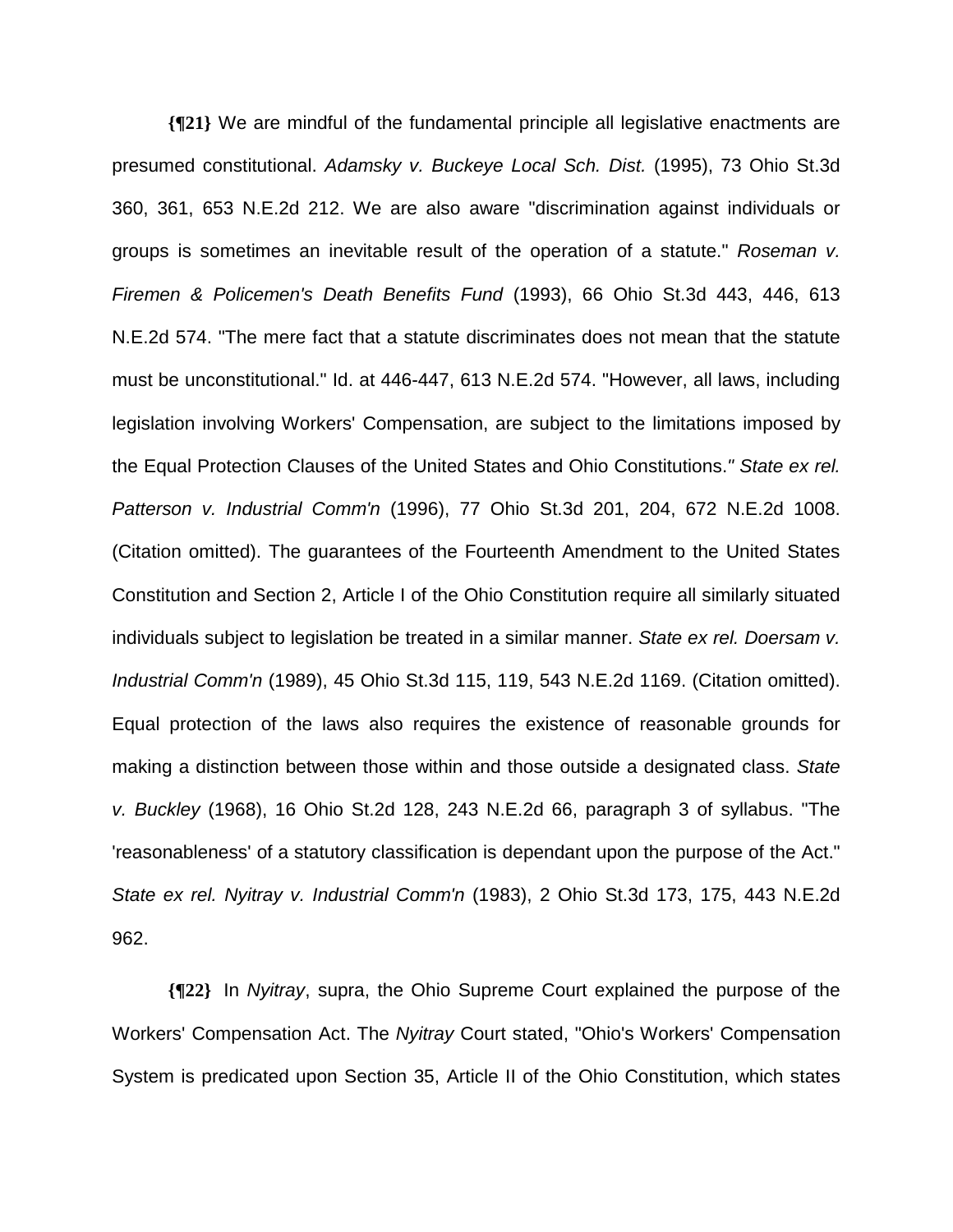that the purpose of Workers' Compensation is to compensate 'workmen and their dependents, for death, injuries or occupational disease, occasioned in the course of such workmen's employment \* \* \* '." Id. Clearly, the purpose of R.C. Chapter 4123, including R.C. 4123.01(C)(1), is to fulfill these objectives. However, the statutory classification which exists in R.C. 4123.01(C)(1), as interpreted by other appellate districts and as no doubt intended by the Legislature, precludes compensation to the class represented by appellant--employees who suffer psychiatric conditions not arising from a compensable injury to or occupational disease suffered by themselves--while allowing compensation to employees who suffer psychiatric conditions arising from a compensable injury to or occupational disease suffered by a co-worker.

**{¶23}** Relying on *Kinney v. Kaiser Aluminum & Chemical Corp.* (1975), 41 Ohio St.2d 120, 124, 322 N.E.2d 880, the Nyitray Court noted "legislation could be upheld if it was shown that the statutory prerequisites were rationally related to the accomplishment of some state objective at least as important as the purpose contained in [Section 35, Article II of the Ohio] Constitution \* \* \* and reflected in the statute." Id. at 176, 443 N.E.2d 962. "[A] classification of persons will not be suspect when the law establishing the classification relates to a legitimate governmental purpose." *Doersam*, supra at 120, 543 N.E.2d 1169. Because R.C. 4123.01(C)(1), as interpreted, creates a separate classification of employees based solely upon whether the psychiatric condition arises from a compensable injury to or occupational disease suffered by the employee, "[t]he statute does not treat similarly situated persons--all employees [who suffer work related psychiatric conditions] \* \* \*--in a similar manner." *Patterson*, supra at 206, 672 N.E.2d 1008. (Emphasis added). "Thus, we must determine whether this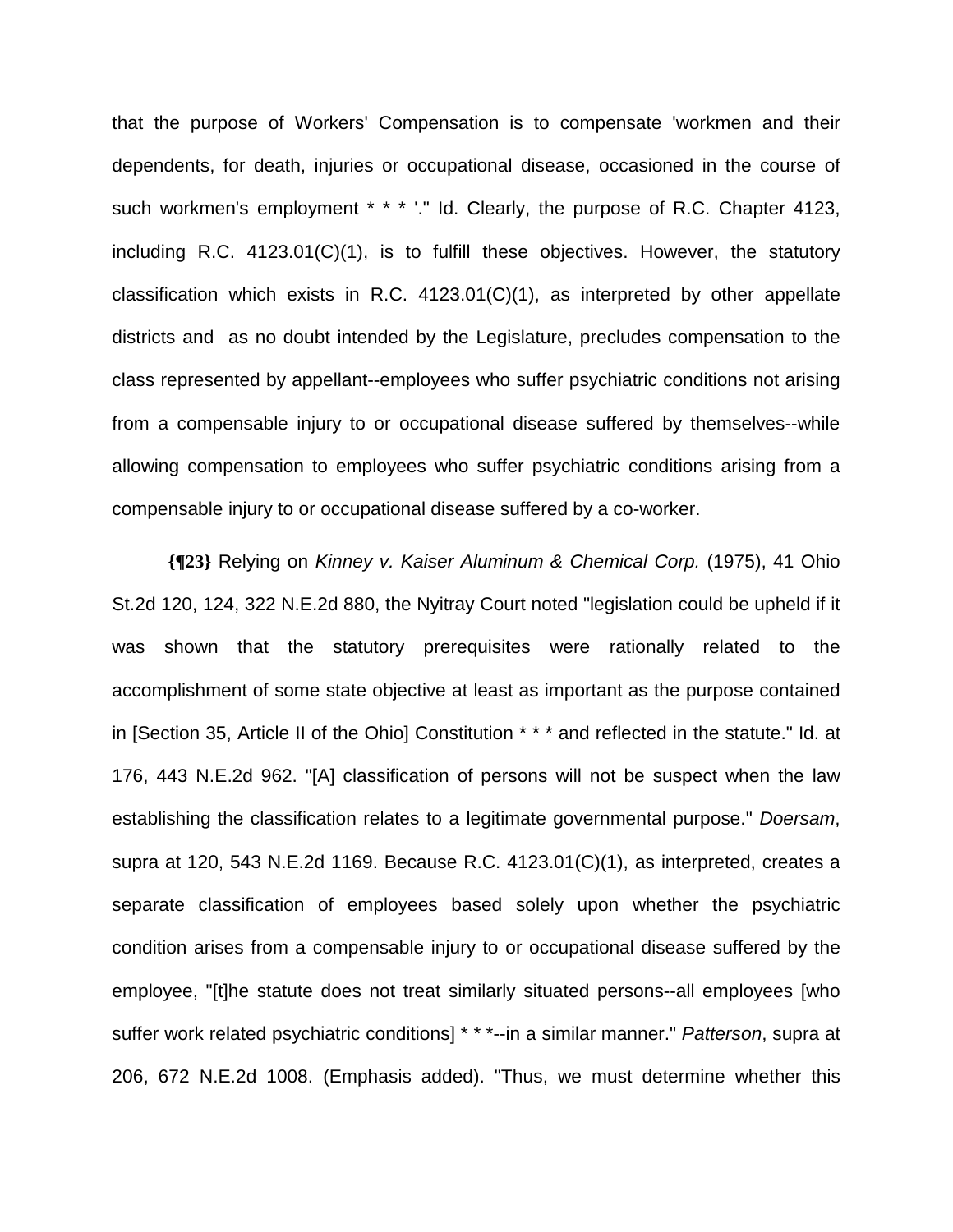disparate treatment is based upon 'any legitimate governmental purpose. If it was, then the legislation meets constitutional muster. If not, then a violation of equal protection must be found'." Id.

**{¶24}** In its Brief to this Court, Bank One relies upon a number of unreported decisions from other districts in which the rational basis test was applied to equal protection challenges to the denial of Workers' Compensation benefits to claimants with work related psychiatric conditions. In each case, the Courts of Appeals found: (1) the state has a legitimate interest in maintaining the self-supporting nature of its Workers' Compensation Fund; (2) the state has a legitimate interest in distributing the available resources to the disabilities determined by the state to be covered rather than to cover all disabilities inadequately; and (3) the state has a legitimate interest in maintaining a contribution rate at a level that will not unduly burden participating employers. See, *Chrisulis v. U.S.X. Corp.,* supra; *Fields v. City of Youngstown*, supra*; Neil v. Mayfield*, supra; and *Zaricki v. Laco Die Casting Co.*, supra. We find the "legitimate" governmental interests found by other appellate districts to be predicated solely upon economic or cost-based reasons. Thus, "it would appear that the only reason for retaining the alternate compensation scheme and denying compensation to the class represented by [appellant] is to reduce the cost to the Workers' Compensation System." *Nyitray*, supra at 177, 443 N.E.2d 962. However, the Ohio Supreme Court has "rejected classifications in legislation to ensure the financial security of the Workers' Compensation insurance fund." *Patterson*, supra at 206, 672 N.E.2d 1008. (Citation omitted). In fact, the Ohio Supreme Court has specifically held "conserving funds is not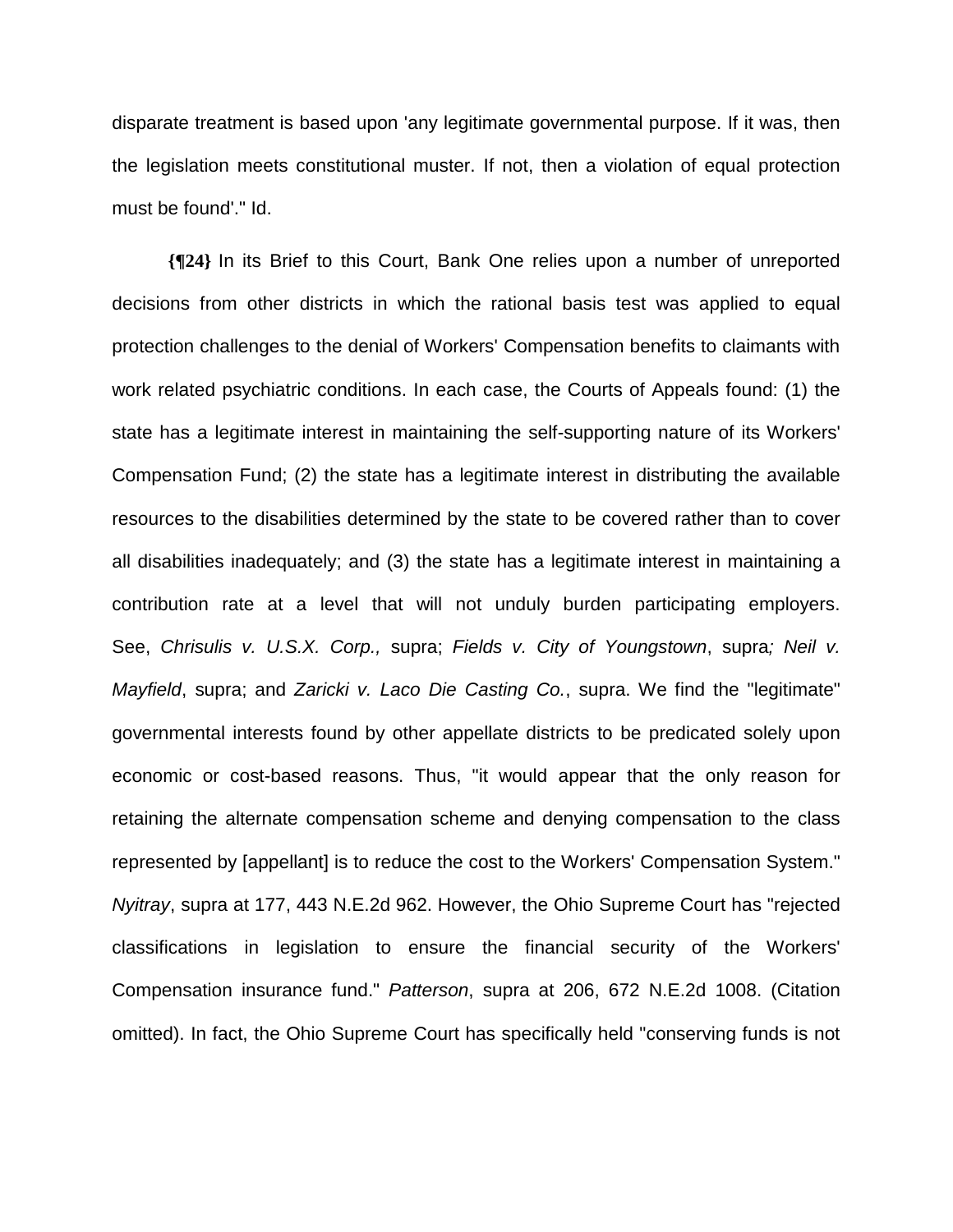a viable basis for denying compensation to those entitled to it." *Nyitray*, supra at 177, 443 N.E.2d 962.

**{¶25}** Appellee has not proffered a non-economic rational basis to justify the disparate treatment. We find the denial of compensation of employees who suffer psychiatric conditions which do not arise from a compensable injury to or occupational disease suffered by that employee is inherently unfair and contrary to the purposes of compensating workers as set forth in Section 35, Article II of the Ohio Constitution.

**{¶26}** "Upon review, we agree with our previous analysis in *Bailey* and the reasoning of the trial court. We find no rational basis upon which to discriminate between psychological injuries arising from a physical injury to the claimant or a coworker and those which are purely psychological in nature. Both have suffered a work related injury and both should be entitled to Workers' Compensation, assuming they can otherwise support their claim.

**{¶27}** In the third assignment of error, appellant contends R.C. 4123.01(C)(1)'s preclusion of pure psychological injuries does not violate Art. II, Sec. 35 of the Ohio Constitution because the Legislature was given authority to establish the terms and conditions of the Workers' Compensation System. Because we find R.C. 4123.01(C)(1)'s preclusion of pure psychological injuries violates equal protection, whether R.C. 4123.01(C)(1) violated Art. II, Sec. 35 is moot.

**{¶28}** In conclusion, we find that there is no rational reason to preclude psychological injuries which arise in the course and scope of a worker's employment from Workers' Compensation coverage simply because the psychological injury did not arise from a physical injury to the worker (claimant) or a co-worker. As such, this court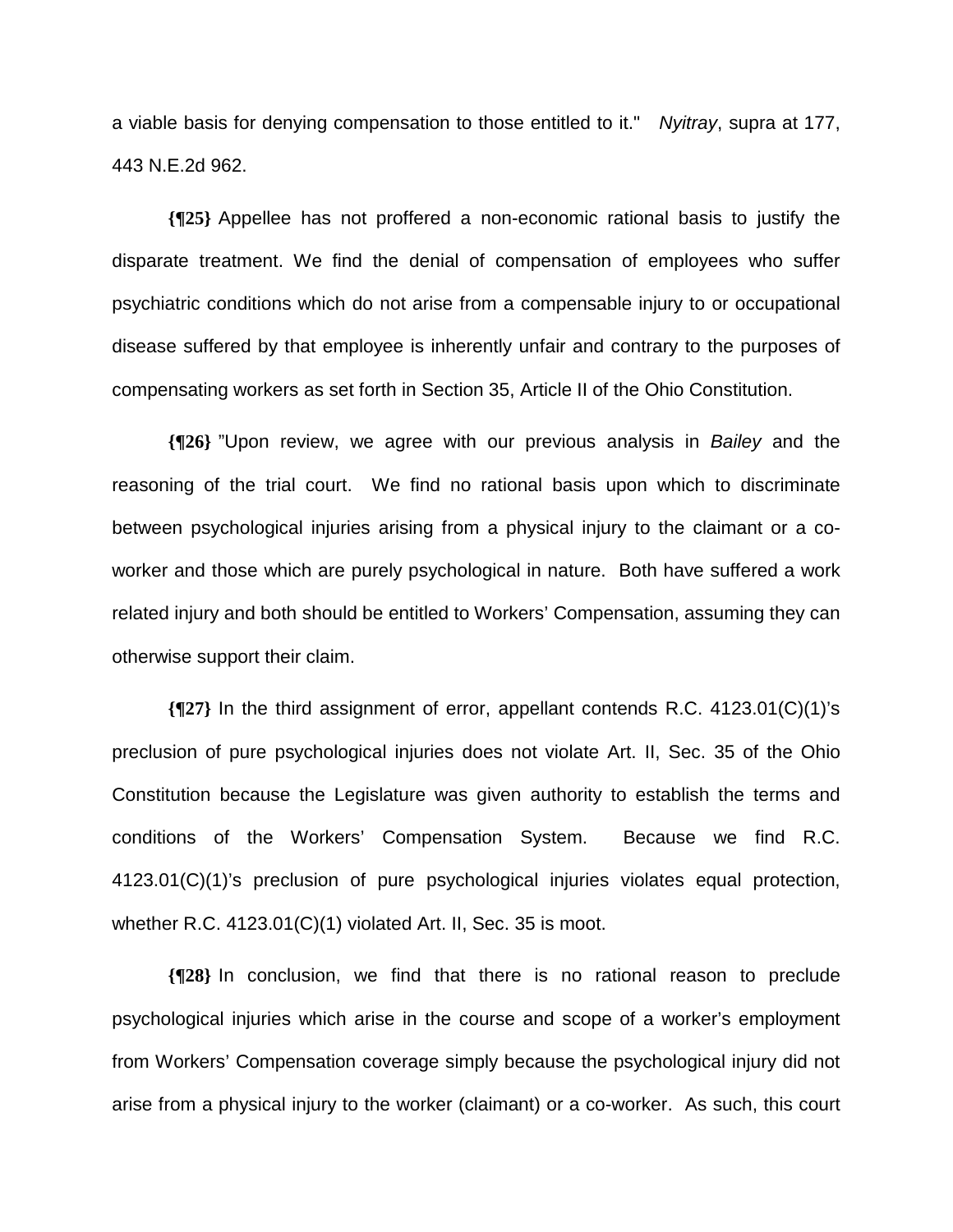finds that R.C. 4123.01(C)(1) is unconstitutional as applied to the facts herein. Accordingly, the trial court did not err when it denied appellant's motion for summary judgment.

**{¶29}** Each of the assignments of error is overruled.

**{¶30}** For the foregoing reasons, the judgment of the Court of Common Pleas of Stark County, Ohio, is affirmed.

By: Gwin, P.J., and

Boggins, J. concur;

Edwards J., dissents

## EDWARDS, J., DISSENTING OPINION

**{¶30}** I concur in the majority's disposition of appellant's first assignment of error. However, I respectfully dissent from the majority's analysis and disposition of the second and third assignment of error.

**{¶31}** I would find that R.C. 4123.01(C)(1) does not violate appellee's constitutional rights to equal protection or due process of law. Upon application of the rational basis test, I would find that there are legitimate interests involved in the legislature's exclusion of workers' compensation benefits for surely psychological injuries, albeit primarily financial interests and that R.C. 4123.01 is a rational means to advance those interests. See *Wood v. Ohio State Highway Patrol*, Tuscarawas App. No. 2003 AP 09 0075, 2004-Ohio-1765.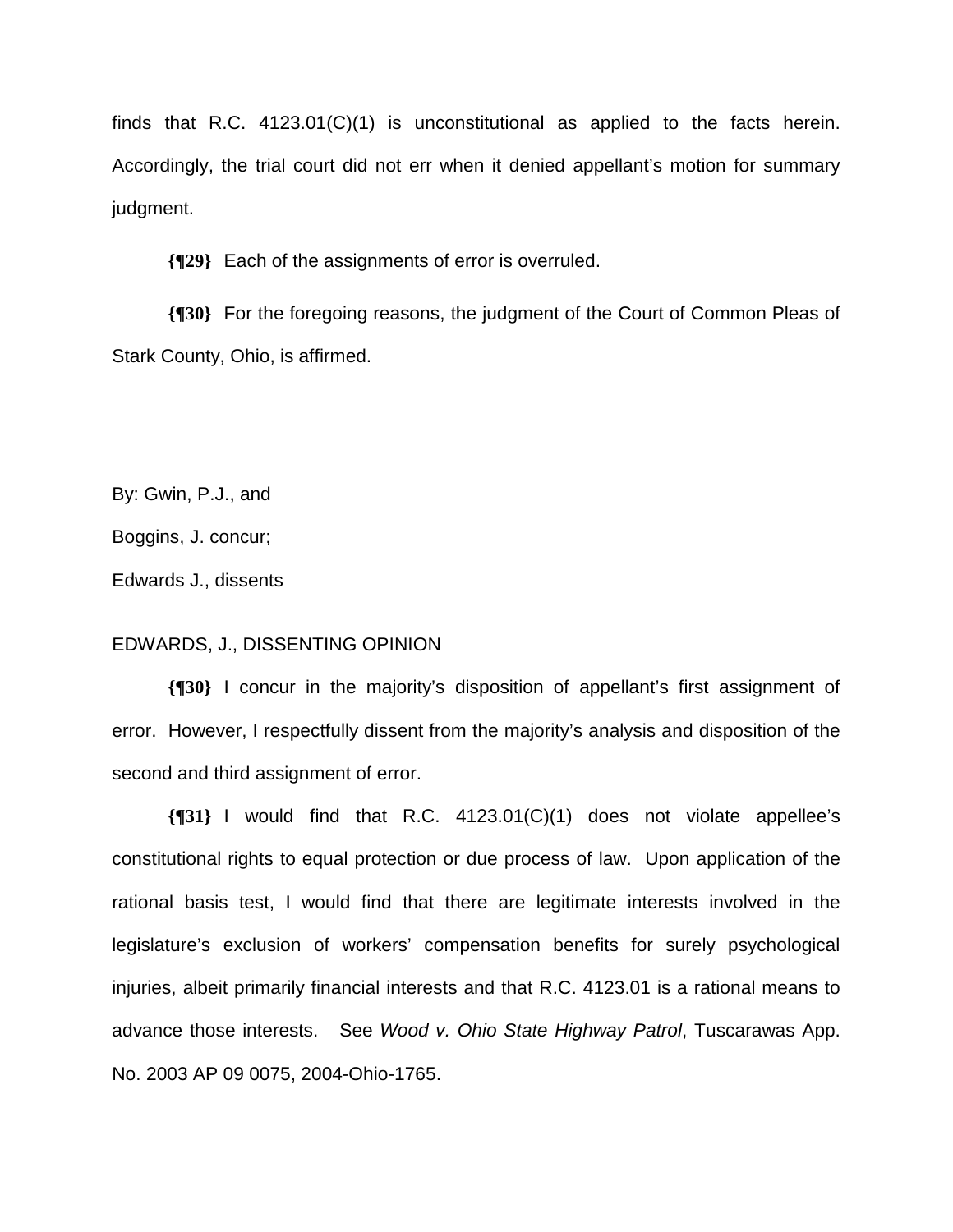**{¶32}** The majority finds that such financial interests are not enough. Although I was a member of the *Bailey* panel, upon revisiting the issue, I would find that the cases relied upon in *Bailey* and by this majority for the proposition that financial interests are not a rational basis for disparate treatment are factually distinguishable and inapplicable to the facts in this case. Here, the issue is whether the injuries suffered should be covered by workers' compensation. In *Patterson* and Nyitray, the injuries suffered were clearly covered by workers' compensation. The issues in those cases concerned the amount of benefit to which the claimants were entitled. Thus, when the Ohio Supreme Court stated that conserving funds was not a valid basis to deny compensation to those entitled, I believe it was saying that conservation of funds was not a valid reason to fail to pay benefits when it was at the expense of those who were otherwise entitled to compensation. See *Liposchak v. Administrator Bureau of Workers' Compensation*  (2000), 138 Ohio App.3d 368, 741 N.E.2d 537. In *Patterson*, there was a constitutional challenge based upon the award of lesser benefits to an employee that was a "work relief" employee than would be awarded to a non-work relief employee for the same injury. In *Nyitray*, the constitutional challenge was based upon the failure to pay accrued but unpaid workers' compensation benefits when a worker died from work related causes but which were paid when a worker died of non-work related causes. Paul Nyitray had been granted an amount for temporary total disability, but had not yet received that amount when he died as a result of the work related injury. Nyitray's widow's request for that money was denied, but would have been granted had Nyitray died of a noncompensable injury. (Nyitray's widow did receive death benefits from Workers' Compensation.) The Ohio Supreme court found that conserving funds was